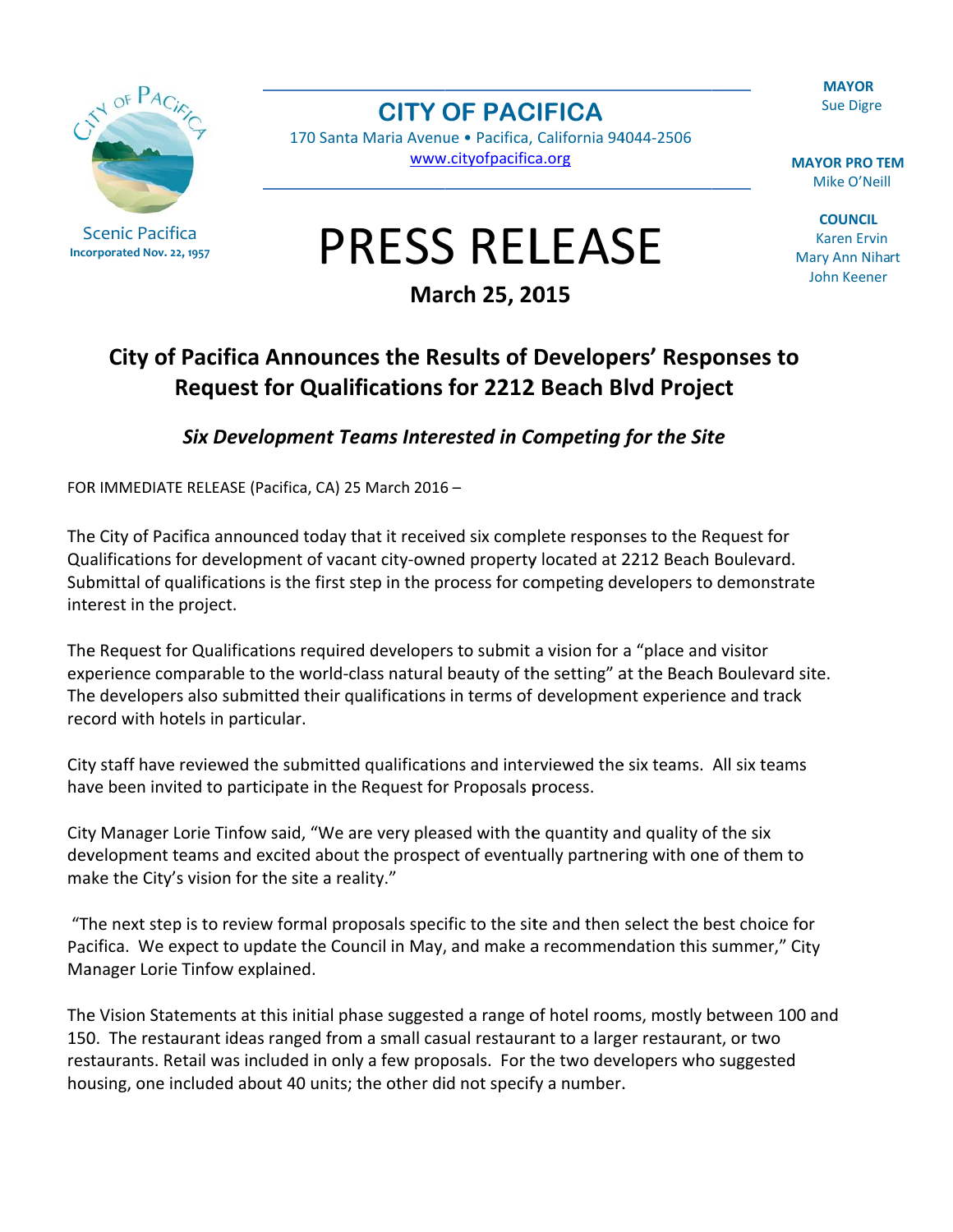Some developers/operators considered reuse of the 2-story administration building (where the City Council currently holds meetings) for a restaurant and retail space. Some consider surface parking while others are studying the extent and feasibility of underground or partially underground parking. All are considering the possibility of shared parking among the different uses.

All the developer/operators are committed to weekday business travelers and expect to offer some level of conference rooms with the ability to reserve the large meeting space in the proposed new public library for large events or meetings.

The developers will now submit proposals specifically for this site and its coastal setting, anticipating and coordinating with the proposed library at the corner of Palmetto and Montecito Avenues, and the expected Palmetto "Main Street."

A quick summary of the experience and vision submitted by the competing developers in the Qualifications Phase shows the following:

# **A F Canta & Team**

- o Experience: Team with diverse expertise throughout California and in other states. Strong design vision even at RFQ Phase reflects interest in this site for the last two years.
- o Vision: Unbranded boutique hotel with rehabilitation of existing 2-story building into restaurant and retail, plus additional retail in new buildings on the site. Also includes a housing component.

# **Friend Hotel Group**

- o Experience: Experienced hotel developer with strong track record of success in large and medium-sized hotels for both leisure and business travel. Custom designs interiors in franchise hotels.
- o Vision: Brand franchise hotel with surface parking and restaurant.

#### **KAMLA Hotels**

- o Experience: Developer/operator owns historic coastal hotels with restaurant; develops new hotels in small cities outside urban core. Won competition for private/public partnership in smaller Los Angeles-area city.
- o Vision: Brand franchise hotel with restaurant and retail.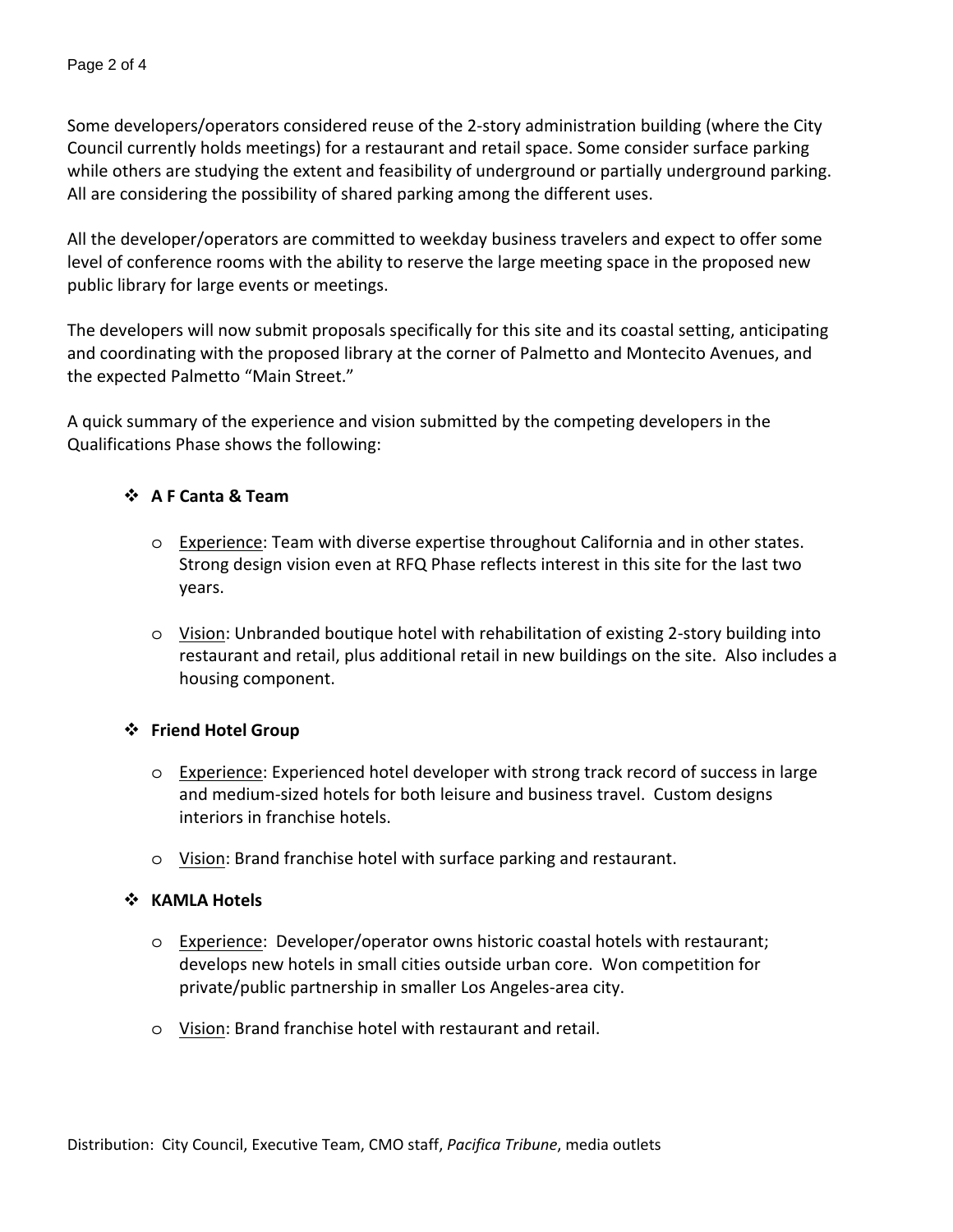## **Peebles Corporation**

- o Experience: Strong track record of public private partnerships on complex visible projects; experienced in hotel, housing, and office. Experience in Pacifica includes prior proposed development. Also includes a housing component.
- o Vision: Starwood Hotel (Aloft or Tribute brands). Also includes a restaurant and housing component.

## **Rahm Investments**

- o Experience: Experienced developer/operator with properties in Texas and coastal California. Recognized for custom designed interiors in Marriott and Hilton franchised properties.
- o Vision: Two brand franchise hotels for short term and extended stay visitors. Two designs to respect both Palmetto and ocean front ambience. Track record of community involvement.

## **StonePark Capital**

- o Experience: entrepreneurial partnership focused on building hotels along California coast. Partner with experienced hotel operator, Pacific Inns. Public/private partnership experience.
- o Vision: Brand franchise hotel; interested in working with cities to achieve community goals.

The full Qualifications and Vision Statements submitted by the development teams, are posted at: www.cityofpacifica.org/hotelopp

City Planning Department Director Tina Wehrmeister said, "The 2013 entitlement approvals for the Beach Boulevard site are a solid foundation and guide for the competing developers. Planning will review the successful developer's proposal with the Planning Commission and Coastal Commission according to City permitting processes."

The City's hotel consultant, Mark Keller, said, "In this Qualifications phase the developers are considering hotel brands and/or market segments not currently in Pacifica. Each proposed hotel would bring in loyal customers via their central reservation systems or targeted marketing. In effect, this will increase Pacifica's visibility as a travel destination and the City's presence on the internet."

"In a bedroom community where the workforce leaves town and is away most hours of the day, hotel visitors are critical to the local economy; their money circulates through hotels and restaurants to employees and suppliers. The visitor-serving economy has been a great fit with Pacifica's coastal beauty for decades," commented Economic Development Manager Anne Stedler.